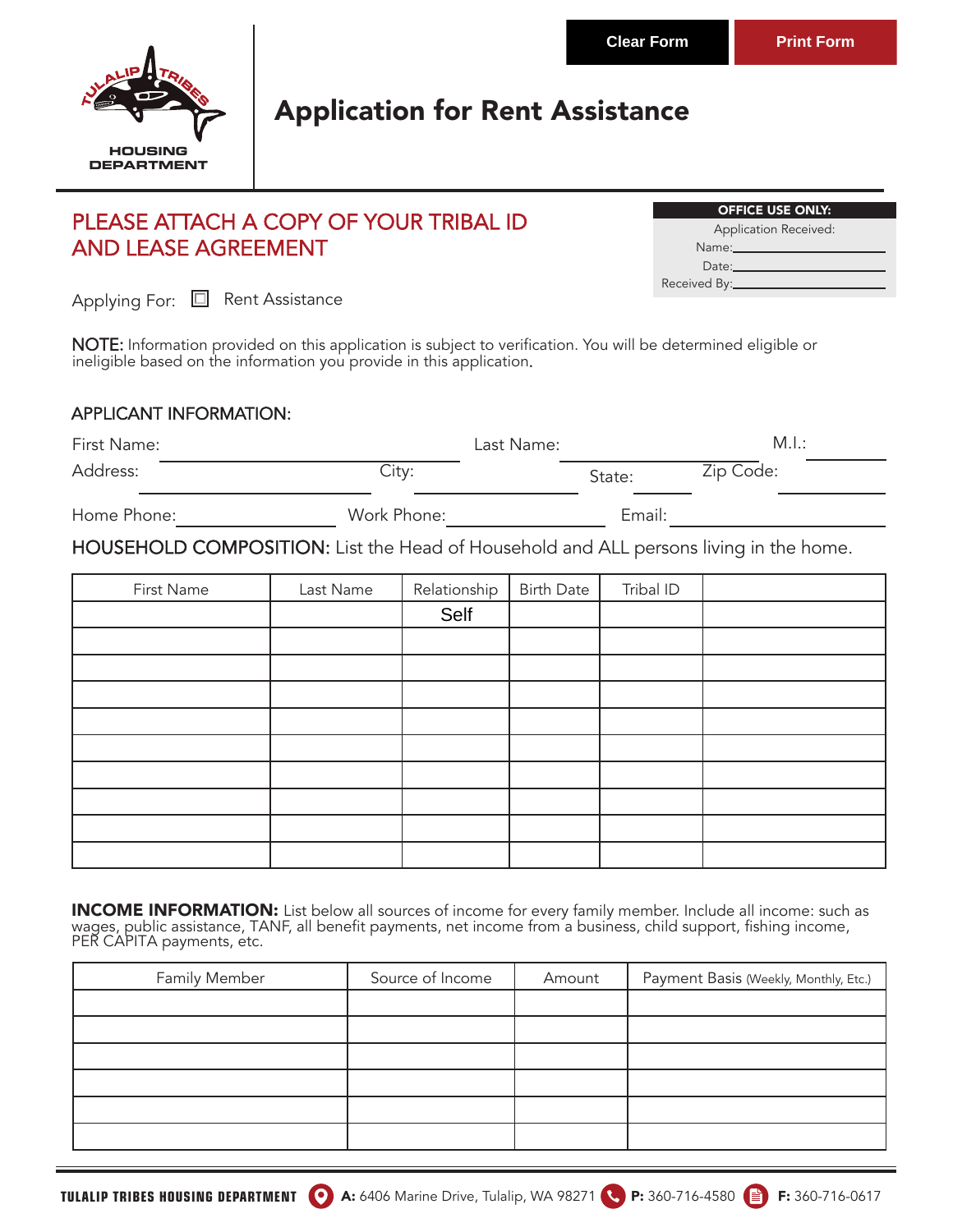

# Application for Rent Assistance

(Continued)

APPLICATION CERTIFICATION: I/ We certify that all information provided in this application is true, complete and accurate to the best of my knowledge. I/We authorize the Tulalip Tribes Housing Department to verify all information provided on this application. I/We understand that supplying false information may result in denial and/or termination of assistance.

**HOUSING DEPARTMENT USE ONLY** 

Date: <u>Charles Communicus Cost Household Signature:</u>

Date:

Other Adult Signature:

Please be aware that by emailing this form you are sending your information to an unencrypted email at your own risk. You can opt to fax your information to 360-716-0130.

| <b>ZINO</b><br>TOTAL INCOME:<br>USE                                                            | Income Limit For: The Contract of the Contract of the Contract of the Contract of the Contract of the Contract of the Contract of the Contract of the Contract of the Contract of the Contract of the Contract of the Contract | Person Family: \$ |
|------------------------------------------------------------------------------------------------|--------------------------------------------------------------------------------------------------------------------------------------------------------------------------------------------------------------------------------|-------------------|
| HOUSING DEPARTMEN<br>Eligibility Determination:   Approved<br>If ineligible, please state why: |                                                                                                                                                                                                                                | $\Box$ Ineligible |
|                                                                                                |                                                                                                                                                                                                                                |                   |
| Date: $\frac{1}{2}$                                                                            |                                                                                                                                                                                                                                |                   |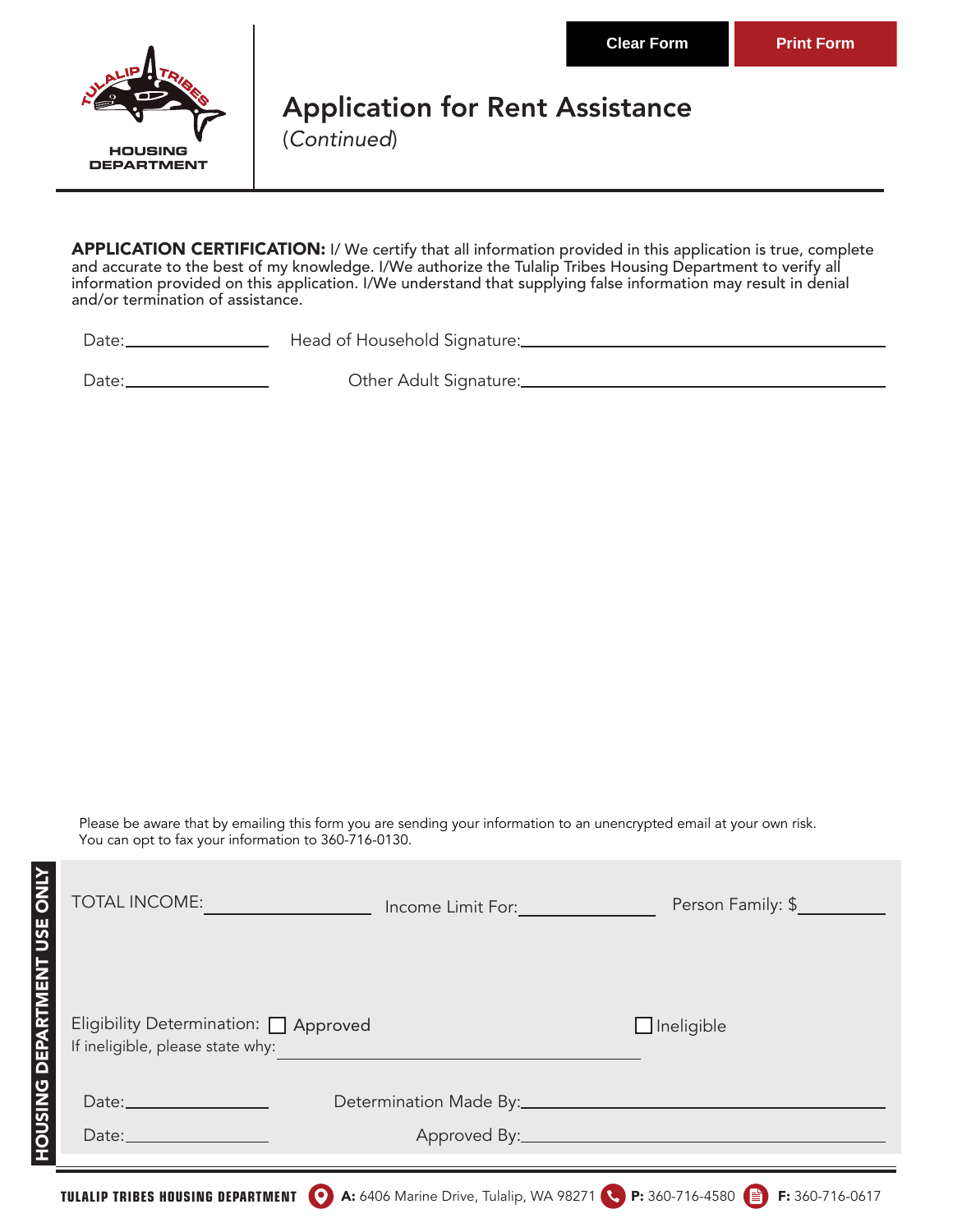TDS-23644

DS-23644



### Authorization for Release of Information

#### CONTENT:

I authorize the use of a photocopy of the authorization and direct any Federal, State, or local agency organization, business, or individual to release to Tulalip Tribes Housing Department any information or materials needed to complete and verify my application for participation, and/or to maintain my continued assistance under the housing assistance programs. I understand and agree that this authorization or the information obtained with its use may be given to and used by the Department of Housing and Urban Development (HUD) in administering and enforcing program rules and policies.

### INFORMATION COVERED:

I understand that, depending on program policies and requirements, previous or current information regarding me or my household may be needed. Verification and inquiries that may be requested include but are not limited to.

> Identity and Martial Status **Employment, Income, Assets** Medical and Child Care Allowances Credit and Criminal Activity Residences and Rental Activity **Example 20 Ultime** Analysis Testing

I understand that this authorization cannot be used to obtain any information about me that is not pertinent to my eligibility for and continued participation in a housing assistance program.

#### GROUP OR INDIVIDUALS THAT MAY BE ASKED:

The groups or individuals that may be asked to release the above information include but are not limited to:

Previous Employer **Past and Present Employers** Welfare Agencies **Veterans Adminstration** Courts **Courts Retirement Systems** Social Security Administration State Unemployment Agencies Medical and Child Care Providers Schools and Colleges Any Tribal Entity **Any Tribal Entity Any Tribal Entity** Law Enforcement Agencies **Support and Alimony Providers** Central Drug and Alcohol Testing Program

#### SIGNATURES:

*Every household member 18 years of age and older MUST sign. All signatures MUST be readable.* 

I understand that my treatment records, if any are protected under the federal and state confidentiality regulations (42 CFR, Part 2) and cannot be disclosed without my written consent unless otherwise provided for in the regulations. I understand that information disclosed by this authorization may be subject to redisclosure by the recipient and may no longer be protected by the Health Insurance Portability and Accountability Act(HIPAA, 45 CFR, Part 164.)

I also understand that I may revoke this consent at any time except to the extent that action has been taken in reliance on it. I further acknowledge that the information to be released has been fully explained to me and this consent is given of my own free will.

#### Notice of Redisclosure of Confidential Information

This notice accompanies a disclosure of information concerning a client in alcohol/drug treatment, made to you with the consent of such client. This information has been disclosed to you from records protected by federal confidentiality rules (42 CFR, Part 2). The federal rules may prohibit you from making any further disclosure of this information unless expressly permitted by the written consent to whom it pertains or as otherwise permitted by 42 CFR, part 2. A general authorization for the release of medical or other information is not sufficient for his purpose. The federal rules restrict any use of information to criminally investigate or prosecute any alcohol or drug abuse patient.

| Date | Head of Household  | Date | Spouse             |
|------|--------------------|------|--------------------|
| Date | 18 Years and Older | Date | 18 Years and Older |
| Date | 18 Years and Older | Date | 18 Years and Older |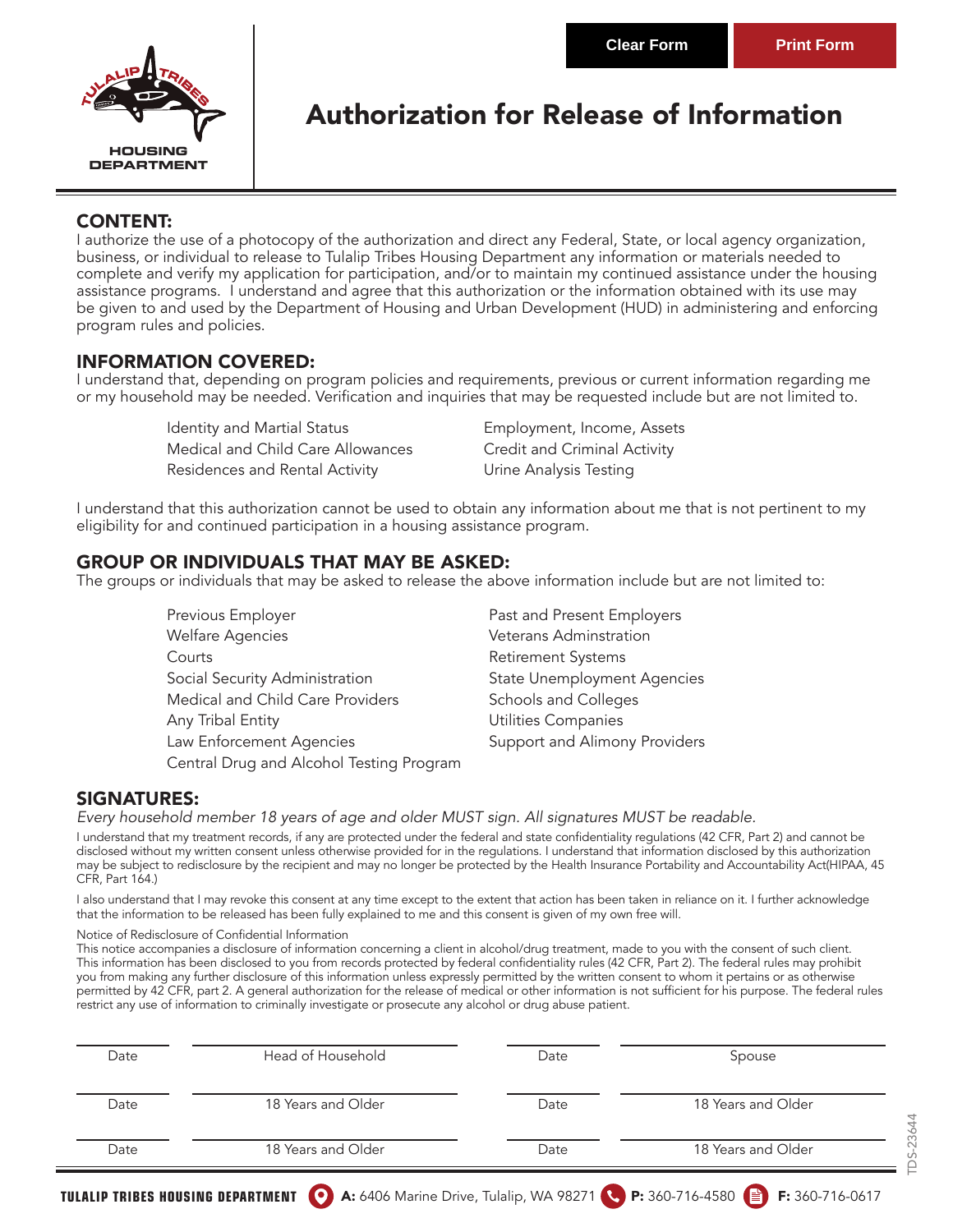

### **Consent for Release of Information (ROI)**

| <b>Client Name</b>                                                                   |                           | <b>Client Date of Birth</b>                                                                                                                                                                                                                                                                                                                                                                                                                                              |
|--------------------------------------------------------------------------------------|---------------------------|--------------------------------------------------------------------------------------------------------------------------------------------------------------------------------------------------------------------------------------------------------------------------------------------------------------------------------------------------------------------------------------------------------------------------------------------------------------------------|
| I hereby authorize the exchange of confidential information specified below between: |                           |                                                                                                                                                                                                                                                                                                                                                                                                                                                                          |
| INFORMATION TO BE RELEASED FROM:                                                     |                           | INFORMATION TO BE RELEASED TO:                                                                                                                                                                                                                                                                                                                                                                                                                                           |
| □ Tulalip Housing Department                                                         |                           | □ Tulalip Housing Department                                                                                                                                                                                                                                                                                                                                                                                                                                             |
| □ Tulalip Family Services                                                            |                           | □ Tulalip Family Services                                                                                                                                                                                                                                                                                                                                                                                                                                                |
| $\Box$ Tulalip Tribal Court/Probation                                                |                           | $\Box$ Tulalip Tribal Court/Probation                                                                                                                                                                                                                                                                                                                                                                                                                                    |
| beda?chelh<br>Lib                                                                    |                           | beda?chelh                                                                                                                                                                                                                                                                                                                                                                                                                                                               |
| OTHER: Person or Facility Name                                                       |                           | OTHER: Person or Facility Name                                                                                                                                                                                                                                                                                                                                                                                                                                           |
|                                                                                      |                           |                                                                                                                                                                                                                                                                                                                                                                                                                                                                          |
|                                                                                      |                           |                                                                                                                                                                                                                                                                                                                                                                                                                                                                          |
| <b>SPECIFIC INFORMATION TO BE DISCLOSED:</b>                                         |                           |                                                                                                                                                                                                                                                                                                                                                                                                                                                                          |
|                                                                                      |                           |                                                                                                                                                                                                                                                                                                                                                                                                                                                                          |
| Check box(es) that apply:                                                            |                           |                                                                                                                                                                                                                                                                                                                                                                                                                                                                          |
|                                                                                      |                           | ○ Tenant ledger ○ Recertification ○ Wait list/Eligibility ○ Work orders ○ Letters/Correspondence ○ Entire file                                                                                                                                                                                                                                                                                                                                                           |
| $\Box$ Tulalip Housing access for 12 months<br>Check box(es) that apply:             |                           | ○Tenant ledger ○Recertification ○Wait list/Eligibility ○Work orders ○Letters/Correspondence ○Entire file                                                                                                                                                                                                                                                                                                                                                                 |
| $\Box$ Compliance with Treatment                                                     | □ Compliance Reports      |                                                                                                                                                                                                                                                                                                                                                                                                                                                                          |
| $\Box$ Intake Assessment/Evaluation                                                  | $\Box$ Urinalysis Results |                                                                                                                                                                                                                                                                                                                                                                                                                                                                          |
|                                                                                      |                           |                                                                                                                                                                                                                                                                                                                                                                                                                                                                          |
| FOR THE PURPOSE OF:                                                                  |                           |                                                                                                                                                                                                                                                                                                                                                                                                                                                                          |
|                                                                                      |                           | ◯ Compliance with Housing ◯ Case Coordination ◯ Supporting Client in Academics                                                                                                                                                                                                                                                                                                                                                                                           |
| ◯ Compliance with Court Orders ◯ Staffing                                            |                           | ◯ Treatment Planning                                                                                                                                                                                                                                                                                                                                                                                                                                                     |
|                                                                                      |                           | $\bigcirc$ Other:                                                                                                                                                                                                                                                                                                                                                                                                                                                        |
|                                                                                      |                           |                                                                                                                                                                                                                                                                                                                                                                                                                                                                          |
|                                                                                      |                           | I understand that my records are protected under the federal and state confidentiality regulations (42 CFR, Part 2) and cannot be disclosed without<br>my written consent unless otherwise provided for in the regulations. I understand that information disclosed by this authorization may be subject to<br>redisclosure by the recipient and may no longer be protected by the Health Insurance Portability and Accountability Act (HIPAA,45 CFR, part 164).         |
|                                                                                      |                           | I also understand that I may revoke this consent at any time, if done in writing, except to the extent that action has been taken in reliance of it. I further<br>acknowledge that the information to be released has been fully explained to me and this consent is given of my own free will.                                                                                                                                                                          |
| <b>Print Name</b><br><b>Today's Date</b>                                             |                           | Signature                                                                                                                                                                                                                                                                                                                                                                                                                                                                |
| expire in 6 months of the date signed.                                               |                           |                                                                                                                                                                                                                                                                                                                                                                                                                                                                          |
| Notice of Redisclosure of Confidential Information                                   |                           | This notice accompanies a disclosure of information concerning a client in alcohol/drug treatment, made to you with the consent of such client. This<br>information has been disclosed to you from records protected by federal confidentiality rules (42 CFR, part 2). The federal rules may prohibit you from<br>making any further disclosure of this information unless expressly permitted by the written consent of the person to whom it pertains or as otherwise |

**TULALIP TRIBES HOUSING DEPARTMENT 0** A: 6406 Morine Drive. Tulalip. WA 98271 **e** P: 360-716-4580 @ F: 360-716-06 l 7

restrict any use of the information to criminally investigate or prosecute any alcohol or drug abuse patient.

permitted by 42 CFR, part 2. A general authorization for the release of medical or other information is not sufficient for his purpose. The federal rules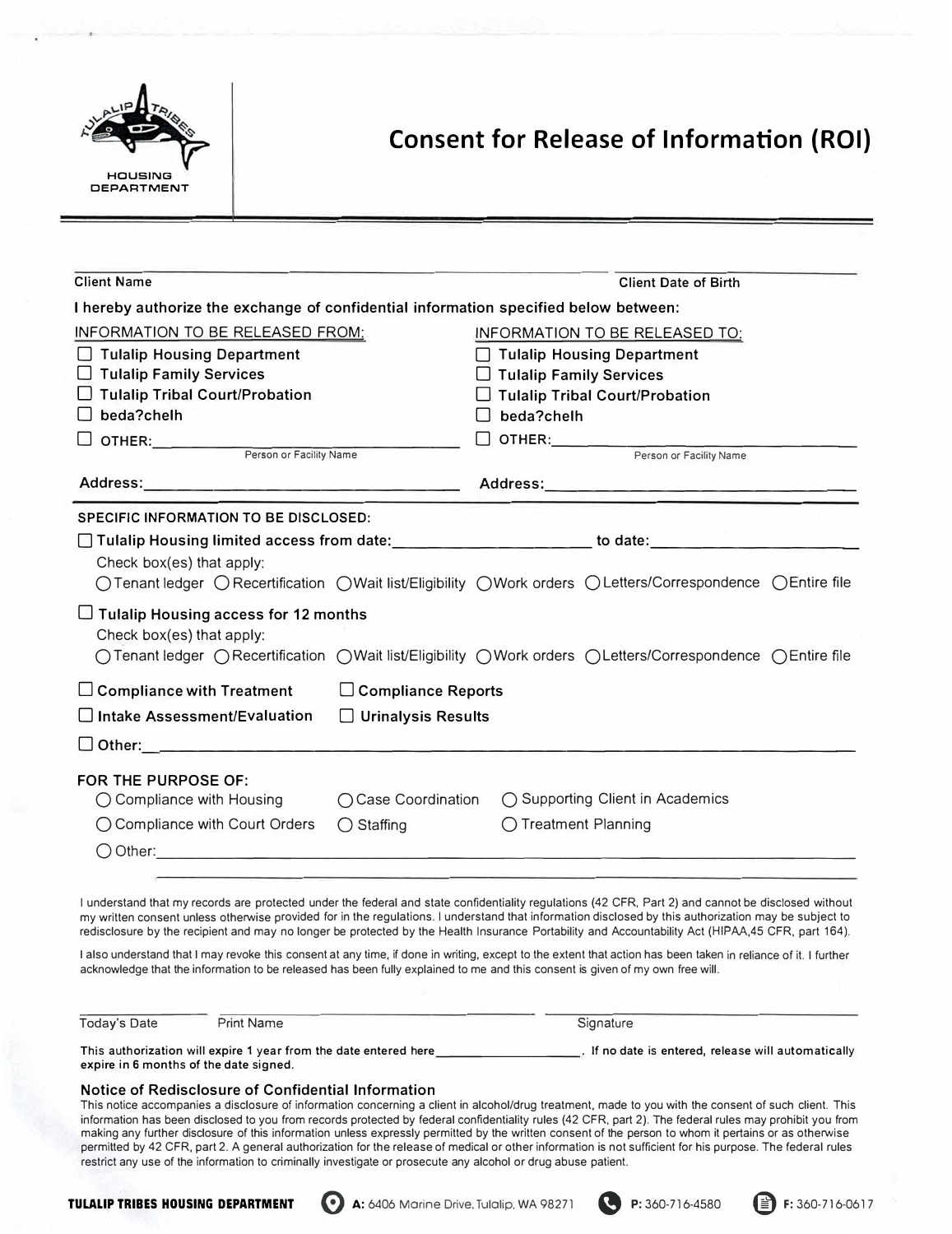

### TULALIP TRIBES HOUSING DEPARTMENT

6406 Marine Dr, Tulalip, WA 98271 Phone Number: 360-716-4580 Fax Number: 360-716-0617

# VERIFICATION OF EMPLOYMENT

AUTHORIZATION: Federal Regulations requires us to verify employment income of all members of the household that is applying for participation in the Indian Housing Programs, which we operate, and to reexamine these expenses periodically. We ask your cooperation in supplying this information. This information will be used only to determine eligibility status and level of benefit of the household.

| TO: |                                                      |                                  |                |                                                                                                                                                                                                                                                                                                                                                                                                            |                                                                                                                             |
|-----|------------------------------------------------------|----------------------------------|----------------|------------------------------------------------------------------------------------------------------------------------------------------------------------------------------------------------------------------------------------------------------------------------------------------------------------------------------------------------------------------------------------------------------------|-----------------------------------------------------------------------------------------------------------------------------|
|     |                                                      |                                  |                |                                                                                                                                                                                                                                                                                                                                                                                                            |                                                                                                                             |
|     |                                                      |                                  |                |                                                                                                                                                                                                                                                                                                                                                                                                            |                                                                                                                             |
|     |                                                      |                                  | <b>RELEASE</b> | I hereby authorize the release of the following requested information.                                                                                                                                                                                                                                                                                                                                     |                                                                                                                             |
|     |                                                      |                                  |                |                                                                                                                                                                                                                                                                                                                                                                                                            |                                                                                                                             |
|     |                                                      |                                  |                |                                                                                                                                                                                                                                                                                                                                                                                                            |                                                                                                                             |
|     |                                                      | <b>REQUESTED INFORMATION</b>     |                |                                                                                                                                                                                                                                                                                                                                                                                                            |                                                                                                                             |
|     | Occupation:<br>Effective Date of Last Wage Increase: | Compensations                    |                | Wages/Salary: \$ /hr; OR \$ /weekly; OR \\$ /weekly.<br>Hours: __________ Average hours Per Day Per Week; OR [] FTE 52 weeks per year<br>Overtime Pay Rate:\$___________/Hour; Projected OT work for next 12 months:_____<br>Probability and expected pay increase: Date Mage/Salary Amount \$<br>Total Base Pay earnings for past 12 months<br>Total overtime earnings for past 12 months<br><b>TOTAL</b> | $\frac{1}{2}$<br>$\sqrt{2}$<br>$\begin{array}{c c}\n\text{\textbf{S}} & \text{\textbf{S}} & \text{\textbf{S}}\n\end{array}$ |
|     |                                                      | <b>AUTHORIZED REPRESENTATIVE</b> |                |                                                                                                                                                                                                                                                                                                                                                                                                            |                                                                                                                             |
|     |                                                      |                                  |                | Phone#: ____________________                                                                                                                                                                                                                                                                                                                                                                               |                                                                                                                             |
|     |                                                      |                                  |                |                                                                                                                                                                                                                                                                                                                                                                                                            |                                                                                                                             |